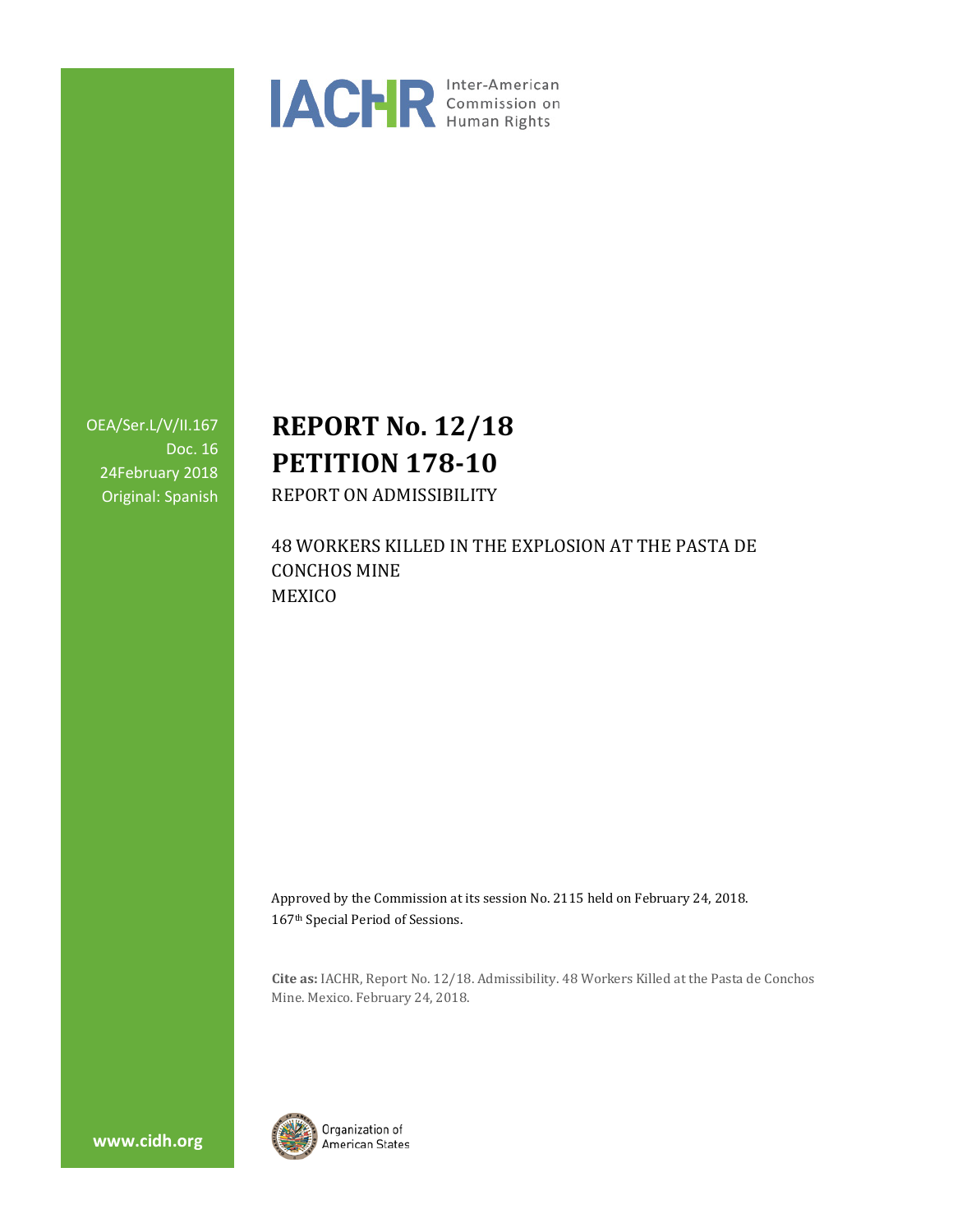# **I. INFORMATION ABOUT THE PETITION**

| <b>Petitioner:</b>       | Miguel Agustín Pro Juárez, A.C. Human Rights Center (Centro<br>Prodh), Center for Reflection and Labor and Action (CEREAL),<br>National Team of Pastoral Counselors on Labor (CEREAL),<br>Pasta de Conchos Family Organization (OFPC) and the victims'<br>families |
|--------------------------|--------------------------------------------------------------------------------------------------------------------------------------------------------------------------------------------------------------------------------------------------------------------|
| <b>Alleged victim:</b>   | 48 Workers killed in the explosion at the Pasta de Conchos<br>mine and their family members <sup>1</sup>                                                                                                                                                           |
| <b>Respondent State:</b> | Mexico <sup>2</sup>                                                                                                                                                                                                                                                |
| <b>Rights invoked:</b>   | Articles 4 (Life), 5 (Humane Treatment), 8 (Fair Trial) and 25<br>(Judicial Protection) of the American Convention on Human<br>Rights, <sup>3</sup> in relation to its Article 1.1                                                                                 |

#### **II. PROCEEDINGS BEFORE THE IACHR[4](#page-1-3)**

| <b>Filing of the petition:</b>                         | February 16, 2010                                                                                                                                  |
|--------------------------------------------------------|----------------------------------------------------------------------------------------------------------------------------------------------------|
| Notification of the petition to the<br>State:          | October 6, 2010                                                                                                                                    |
| <b>State's first response:</b>                         | February 25, 2011                                                                                                                                  |
| <b>Additional observations from the</b><br>petitioner: | February 14, May 14, June 20 and August 18, 2011; January 20<br>and October 27, 2012; December 6, 2013; May 20 and July 22,<br>2014; April 5, 2016 |
| <b>Additional observations from the</b><br>State:      | April 20 and November 11, 2011; May 23 and September 6,<br>2012; August 14, 2013                                                                   |

# **III. COMPETENCE**

| <b>Competence Ratione personae:</b> | Yes                                                                                |
|-------------------------------------|------------------------------------------------------------------------------------|
| <b>Competence Ratione loci:</b>     | Yes                                                                                |
| <b>Competence Ratione temporis:</b> | Yes                                                                                |
| <b>Competence Ratione materiae:</b> | Yes; American Convention (deposit of ratification instrument<br>on March 24, 1981) |

# **IV. DUPLICATION OF PROCEDURES AND INTERNATIONAL** *RES JUDICATA***, COLORABLE CLAIM, EXHAUSTION OF DOMESTIC REMEDIES AND TIMELINESS OF THE PETITION**

| <b>Duplication of procedures and</b><br>International res judicata:                        | None, under the terms of section VII                                                                                                                                                         |
|--------------------------------------------------------------------------------------------|----------------------------------------------------------------------------------------------------------------------------------------------------------------------------------------------|
| <b>Rights declared admissible</b>                                                          | Articles 4 (Life), 5 (Humane Treatment), 8 (Fair Trial), 25<br>(Judicial Protection) and 26 (Economic, Social and Cultural<br>Rights) of the ACHR, in connection with its Articles 1.1 and 2 |
| <b>Exhaustion of domestic remedies or</b><br>applicability of an exception to the<br>rule: | Yes, under the terms of section VI                                                                                                                                                           |
| Timeliness of the petition:                                                                | Yes, under the terms of section VI                                                                                                                                                           |

<span id="page-1-0"></span> <sup>1</sup> Individualized in the attached document. The initial petition includes <sup>28</sup> alleged victims and their family members. In the written document of November 1, 2012, the petitioners added the families of other eight miners, and in the written document of May 20, 2014, they added the families of other 12 miners. In total, there are 48 dead miners and their family members.

<span id="page-1-3"></span><span id="page-1-2"></span><span id="page-1-1"></span><sup>2</sup> In accordance with Article 17.2.a of the IACHR Rules of Procedure, Commissioner Joel Hernández García, a Mexican national, did not participate in the discussion or the decision on this matter.

<sup>3</sup> Hereinafter "Convention" or "American Convention."

<sup>4</sup> The observations submitted by each party were duly transmitted to the opposing party.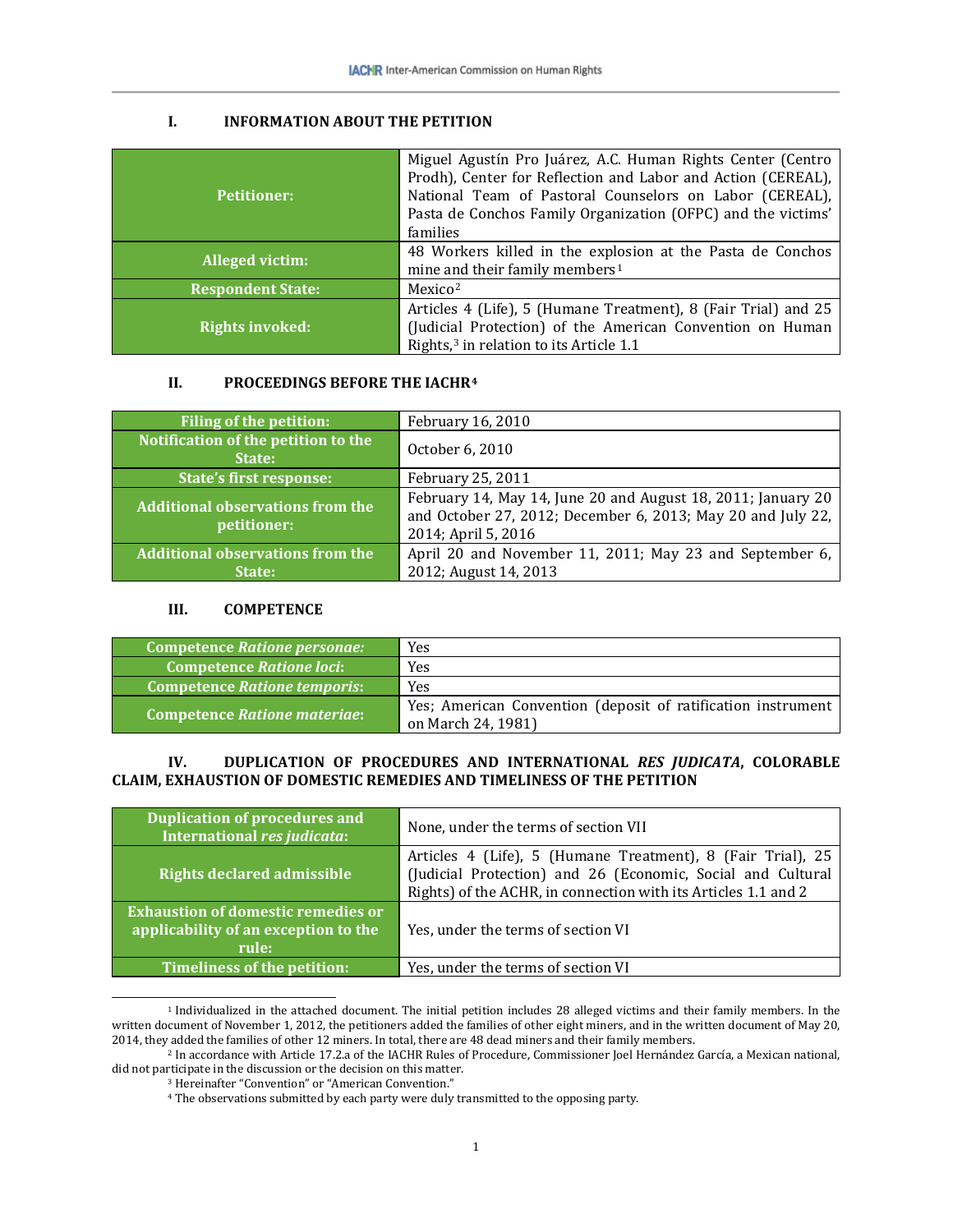# **V. ALLEGED FACTS**

1. The petitioners allege the lack of investigation into the explosion of February 19, 2006 in the coal mine called "Pasta de Conchos," franchised by the State to Grupo Industrial Minera Mexico S.A.B.C.V. ("the company" or "IIMSA"), in the state of Coahuila. They indicate that 65 workers died as a result of the explosion, and that to date 63 bodies are yet to be rescued. Likewise, they indicate that eight miners survived the disaster, though their health and safety were severely compromised. They claim that the authorities of the Ministry Labor and Social Security were aware of the high-risk working conditions proper to the coal mining industry, as well as of several safety hazards found at the Pasta de Conchos mine by inspections made after 2000 and which endangered workers' life and safety. According to the petitioners, the state authorities failed to effectively, quickly and closely supervise that those irregularities be corrected; therefore, they claim that the State is liable for having failed to exercise its duty of care.

2. The petitioners hold that the facts in the instant petition occurred in a context that, since 2000, was characterized by policies of structural adjustment and labor rights deregulation implemented in Mexico, which have gradually led to the outsourcing of jobs and the reduction of the inspection budget. They also indicate that the mining companies working in Mexico have become part of one of the most profitable industries although mine workers and their families continue being an excluded, poor population.

3. The events in this petition occurred in the morning of January 19, 2006 when an explosion in Mine 8 at the Pasta de Conchos Unit was heard, and 65 of the 73 coal miners working the third shift at the mine were trapped. The petitioners report that since 2000 government inspectors from the Ministry of Labor and Social Security ("STSP") had recorded a series of irregularities and hygiene and safety hazards based on inspections at the mine. They further explain that although several deficiencies found at the mine were an inevitable, serious threat for workers, the state authorities failed to duly verify that they be corrected. This was allegedly proved through the investigations made by an ad-hoc Legislative Committee and the National Committee on Human Rights ("CNDH"), and the CNDH issued recommendation 26/2006 by which it established the STSP authorities' liability. Consequently, the petitioners claim that the explosion at the Pasta de Conchos Mine was an event that the State should have foreseen and avoided.

4. Likewise, they question the decision of April 5, 2007 to suspend the rescue of the coal miners' bodies, based on the State's claim that it was impossible to enter the mine in view of the high-risk conditions. They indicate that according to the available information, operations at the mine continued until November 21 of that year. In this regard, they claim that said decision and the State's denial to resume the search for the bodies were based on non-scientific reports which the State has used to prevent the undertaking of studies aimed at establishing the real causes of the tragedy. Thus, they demand that the events be established and that liabilities and penalties be attributed to the state officials, and that the rescue of the dead miners' bodies be awarded as the main reparation measure.

5. The petitioners submit that despite the numerous investigations opened by several judicial, administrative, non-jurisdictional and even legislative bodies, the facts presented here are yet to be punished and have not been appropriately investigated or repaired. They also explain the difficulties they had to face in order to stay informed of the progress of the judicial cases, and they assert that the coal miners' widows were denied legal standing as nominal parties in the two criminal proceedings and in the administrative civil liability actions against state agents and the company, and thus they were unable to submit evidence or lodge remedies.

# *Criminal Proceedings*

6. In the first place, they claim that proceeding No. 200/2007 was filed before the ordinary criminal court of the state of Coahuila against five employees of the company for negligent homicide, and no one from the government was prosecuted in it. They indicate that the alleged victims' family members were never allowed to appear as nominal parties. They assert that on March 28, 2007 the trial judge issued an imprisonment order; however, on April 13 of the same year, the same judge ruled to dismiss the proceeding in view of the reparation of the damage pursuant to Article 155 of the local Criminal Code, thus the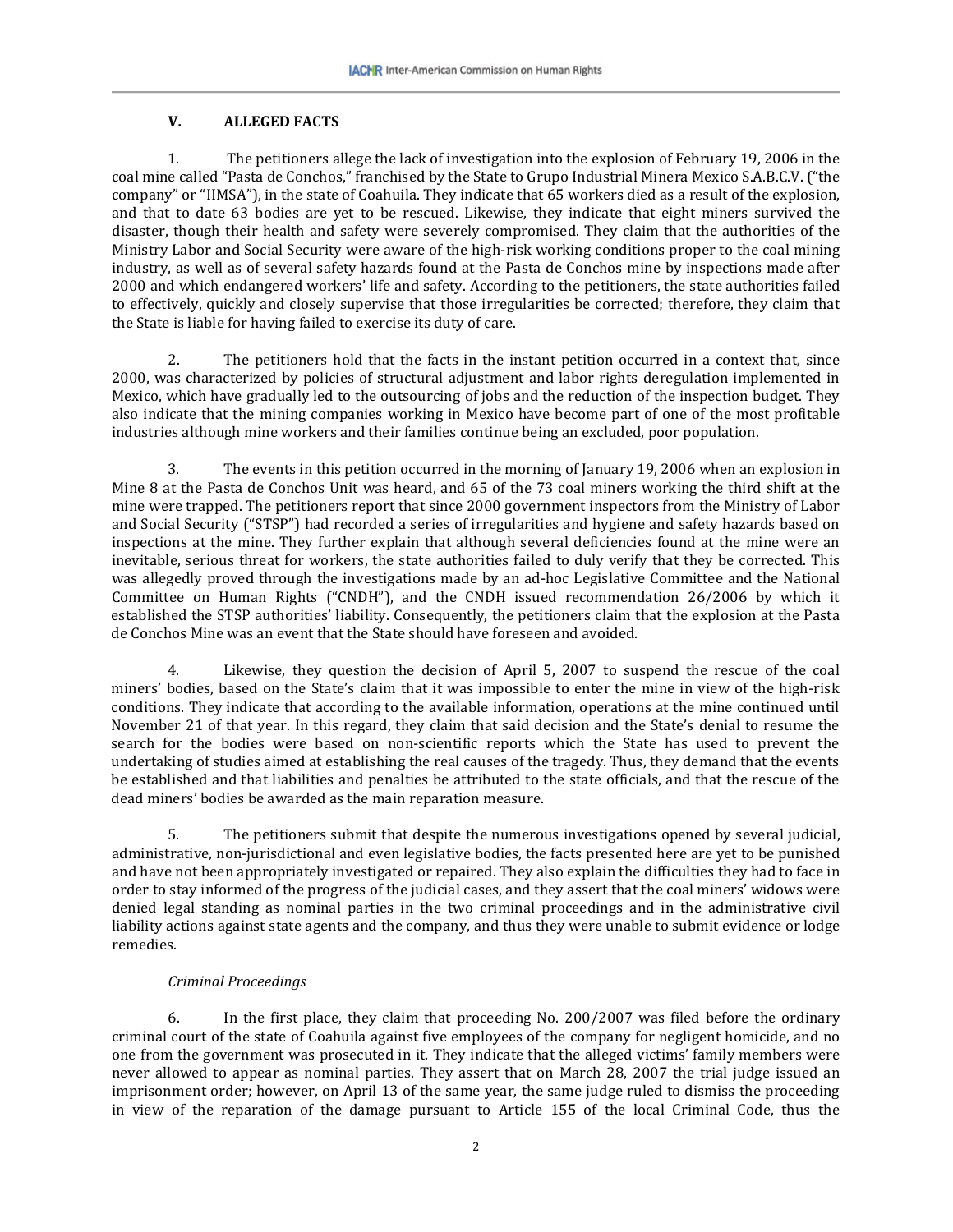proceeding was terminated.[5](#page-3-0) They indicate that the prosecuted allocated the sum of \$182,629.20 Mexican pesos (equivalent to US\$14,048.40 when petition was filed before the Commission) to each of the 65 miners' families in reparation. The petitioners explain that the family members accepted that sum in view of their financial hardship caused by the loss of the households' source of income and that, in exchange, these were asked to settle for the compensation and the dismissal of the case. In addition, they stress that said compensation was not based on the miners' salary, and that their having accepted it is far from being equal to their granting of a pardon.

7. The petitioners consider that the events were not duly assessed and that this allowed that the alleged violations of the right to life be diminished in return for compensation. In view of this, they claim that the filing of proceedings before the ordinary court, in which they were unable to appear as nominal parties, was not appropriate to seek the establishment of the truth or the punishment of all those responsible; therefore, they request that the exceptions to the requirement of exhaustion of domestic remedies be applied to this case pursuant to Article 46.2 paragraphs a) and b) of the American Convention.

8. Secondly, the petitioners refer to the criminal investigation filed simultaneously on February 19, 2007 before the federal court for the criminal liability on the part of federal state agents. They submit that the following year the investigation was [temporarily archived] ex officio, thus the criminal proceeding did not take place. They indicate that the authorities justified the investigation's temporary and indefinite suspension by alleging the lack of elements necessary to establishing the causes of the blast, for "it was impossible to undertake risk-free, safe procedures [inside the mine]." They claim that the possibility of undertaking procedures in the mine was dismissed without solid, scientific grounds, and that the Public Prosecutor's Office refused to receive several expert reports recommended for establishing the causes of the explosion. The petitioners allege that the family members were unable to access the file of the preliminary investigation or any remedy to challenge the archiving of the petition because they were denied legal standing in the case. Later, the CNDH ruled on the events of the case again by issuing Recommendation No. 64/2008, in which it established that the archiving of the preliminary investigation violated the right to judicial protection.

# *Administrative Lawsuits*

9. The petitioners list several administrative lawsuits furthered by the State. They indicate that although these led to the imposition of administrative penalties on state agents and the company, these procedures are not appropriate to hold the company to account for the violations of the right to life, as they only serve the purpose of establishing non-compliance with safety and health regulations.

10. For instance, they submit that the STPS's Internal Body of Control presented an administrative civil liability proceeding (Case file DE/66/2006), concluded on February 15, 2008. In that proceeding, several state agents were punished by removal from office and one-year disqualification in view of their negligence prior to the explosion. They allege, however, that the Ministry of Labor and Social Security was not prosecuted although he, as the highest authority of the minister, was in charge of enforcing and supervising the prevention policies for the protection of workers.

11. They indicate that in some of the cases in which the State's personal liability was claimed, compensation was awarded. They allege that one of these actions, filed on November 17, 2006 by San Juanita Camacho Pérez in favor of petitioners Cindy Fabiola and Mayra Guadalupe García Camacho, is pending settlement and thus there is an unwarranted delay.

<span id="page-3-0"></span> <sup>5</sup> Criminal Code of the state of Coahuila, Article 155. TERMINATION OF CRIMINAL ACTION BY PARDON OR AN EQUIVALENT ACT, CONCERNING OFFENSES SUBJECT TO PROSECUTION EX OFFICIO. The criminal action shall be terminated when the offense is subject to prosecution ex officio provided that the following conditions are met: [...]

IV. PARDON, DAMAGE REPARATION OR EQUIVALENT ACT. The wronged party or their rightful representative awards pardon; or the damage is repaired, if any damage was caused. Unless the wronged party is individualized or damage is caused, it will be necessary that the accused party confesses the offense and that it is deemed that, based on their personal characteristics and the circumstances of the case, they do not seem to pose a threat for the community [...]."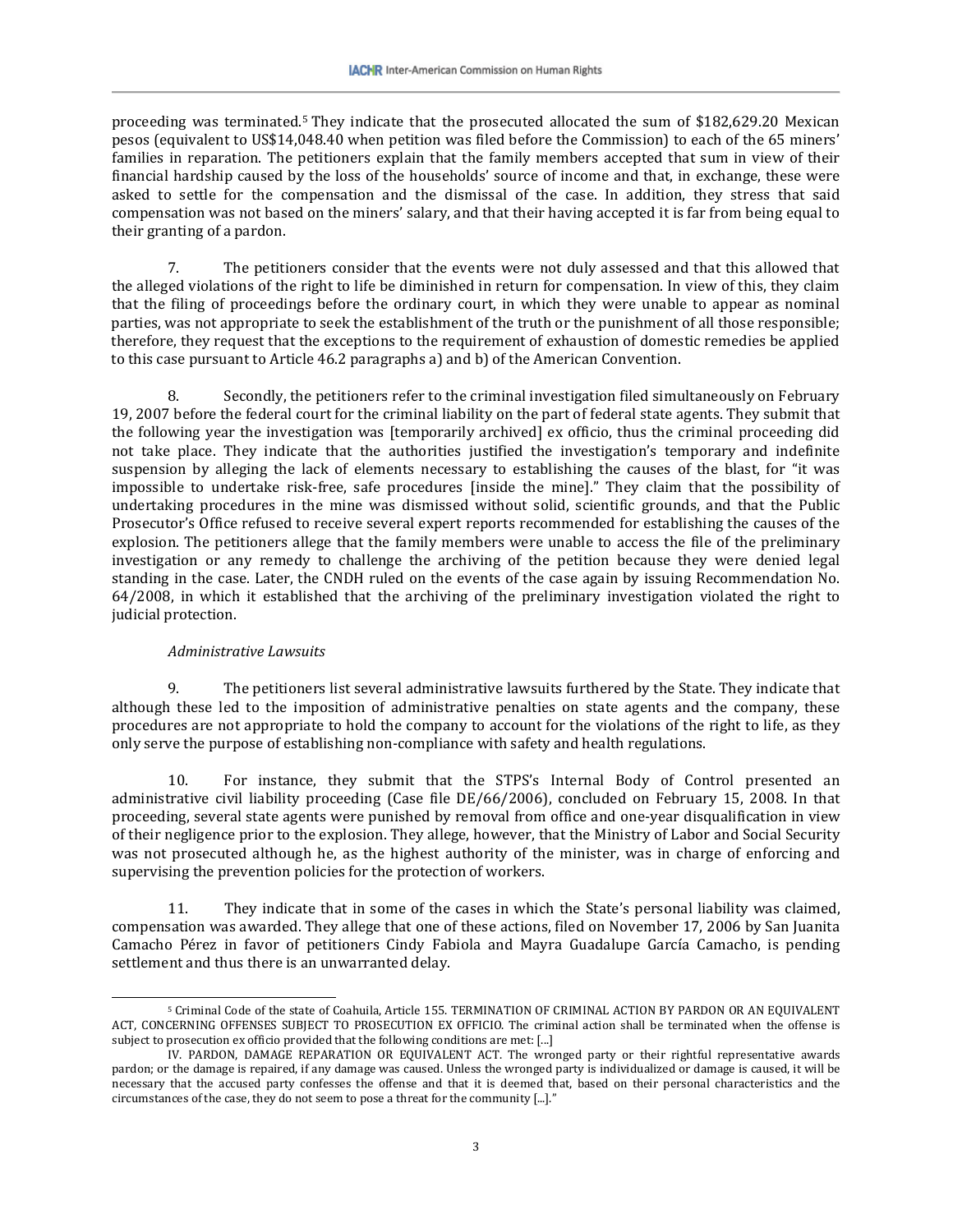#### *Labor Lawsuits*

12. The petitioners assert that the legal representation services provided by the legal aid program to claim labor and social security compensation was deficient. They allege that the amount of damages established by the Conciliation and Arbitration Board was unfair because it was calculated based on the amounts that the company had informed before the Mexican Institute of Social Security, not on the miners' actual income, which was higher. As a result, they claim that the State must also be held to account for non-compliance with its duty of registering workers' actual income before the social security bodies.

#### *Conclusions*

13. In sum, the petitioners hold that despite their constant activity to further the investigations, a situation of impunity exists due to the unwarranted delay and the lack of due diligence in establishing and punishing the events concerning the explosion at the mine. They emphasize that it has been 10 years since the tragedy occurred, yet no state agent has been criminally punished, that the administrative sanctions set are not appropriate to bring to justice and punish those responsible for the serious human rights violations that caused the death of 65 miners, that the dead miners' bodies have not been rescued, and that the miners' family members have not been granted reparation measures. Finally, they claim that they have many times reported a pattern of harassment against Cristina Auerbach Benavides and Manuel Fuentes Muñiz's safety in view of their legal representation of the dead miners' families; and that, however, the Public Prosecutor's Office did not lodge a criminal proceeding.

#### *Allegations by the State*

14. For its part, the State claims that the accident that took place at the Pasta de Conchos Mine was heard by different courts of justice which, together, worked to guarantee full reparation for the victims. It asserts that the domestic remedies pursued in the criminal, labor and administrative venues were effective. In this regard, it asserts that it investigated to the best of its ability, punished the responsible, granted reparation to the victims by several payments in compensation, and adopted a set of normative and structural guarantees of non-repetition in order to avoid future events like the explosion at the Pasta de Conchos Mine. Therefore, the State claims that the instant petition is inadmissible because the presented facts do not establish a violation of the rights protected by the American Convention.

15. The State moreover alleges that a few of the petitioners exhausted domestic remedies and that the petition is inadmissible with regard to the alleged victims who did not prove their status of wronged parties or economically dependent persons before the domestic authorities, a prior requirement for the lawful exhaustion of domestic remedies.

16. In view of the foregoing, the State emphasizes that after a thorough investigation opened in view of a complaint lodged by the General Secretary of Mexico's National Union of Mine, Metal, Steel and Allied Workers, several employees of the company were found criminally liable for negligence in causing the accident that killed the 65 miners. In this regard, it indicates that the termination of the criminal action was pursuant to the requirements established in the Mexican law, because it was proved that 65 families granted a pardon and voluntarily accepted compensation. It stresses that the petitioners did not express their discontent with the dismissal of the case, although they could have filed an appeal in accordance with Article 517 of the Code of Criminal Procedure of the state of Coahuila. It also asserts that two families dissatisfied with the amount of damages, not petitioners in the complaint, pursued an amparo proceeding and, as a result, obtained a higher bill of damages. It submits that the other families' right to appear as nominal parties was respected and thus they were heard and their claims were considered.

17. Moreover, the State reports that the federal criminal investigation, opened at the request of a representative of the Legislative Assembly of the Federal District, had to be archived because the high concentration of gases in the mine, shown by expert reports, meant high-risk and unsafe conditions that impeded the undertaking of further procedures. It emphasizes that the investigations will remain archived until additional data is gathered so investigation procedures can be resumed without putting people's lives at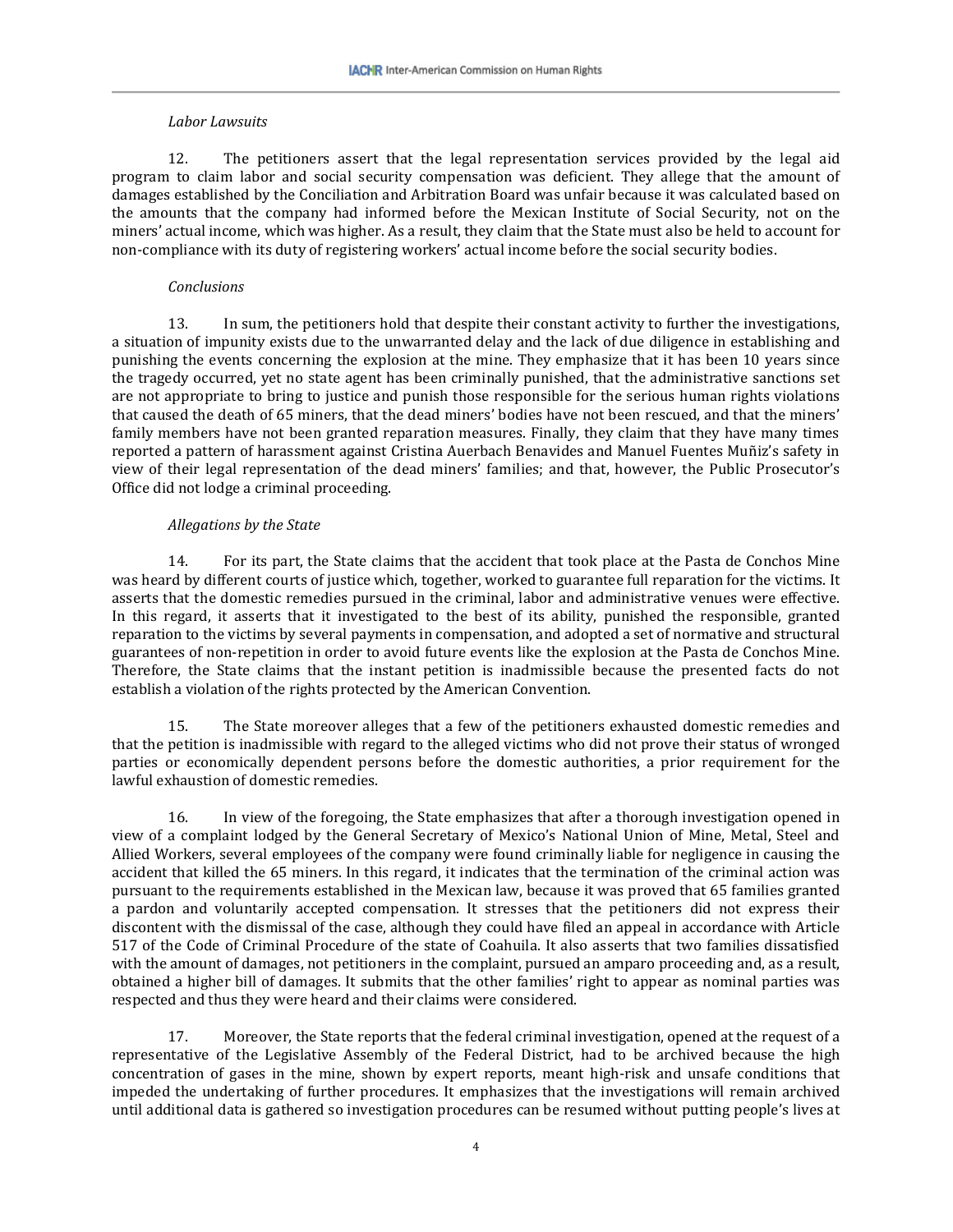risk. It affirms that the time elapsed and the result of the judicial remedies are such due to the complexity of the explosion and of its risks, along with the large number of affected people and the convergence of different types of jurisdictions and competence. The State also alleges that administrative remedies proved to be effective in the instant case because of the administrative sanctions imposed on Grupo Industrial Minera México S. A. and on state agents in view of their wrongful exercise of the public function.

18. Additionally, it indicates that the Federal Fiscal and Administrative Court of Justice settled the six personal liability lawsuits against the State filed by the dead miners' family members. It explains that two of them were dismissed because the claims were not established whereas the other four—which include ten widows in this petition—were settled in favor of the alleged victims, thus several compensation measures were ruled, and already fulfilled. The State highlights that the rest of the dead miners' family members, alleged victims in this petition, did not lodge a complaint to claim the State's personal liability. Likewise, it explains that the number of remedies filed has increased the time needed to settle them and, therefore, no unwarranted delay can be established.

19. Furthermore, the State claims that 59 of the 65 families received state legal aid and representation through the Federal Prosecutor's Office for the Defense of Workers (PROFEDET) in the labor and social security jurisdiction. It highlights that in the trial PROFEDET succeeded in having the court order the company pay compensation based on a daily income of \$300 Mexican pesos. However, it asserts that, as a corollary of the successive appeals filed by the company, the amount of damages and pensions calculated by the Supreme Court of Justice based on the workers' registered income (\$110 Mexican pesos) became final. The State contradicts the petitioners, noting that it also succeeded in having the Mexican Institute of Social Security pay an extra 25 per cent on the bill of damages for the employer's gross negligence pursuant to Article 490 of the Mexican National Labor Law.

20. Lastly, the State refers to the complaint filed by a group of labor unions before the International Labor Organization (ILO) in view of the events at the Pasta de Conchos Mine. As a result, on March 19, 2009 the ILO Governing Body issued a report in which it established the State's non-compliance with the ILO Conventions No. 150, concerning labor administration, No. 155, concerning occupational safety and health, and No. 170, concerning chemicals. The State submits that the proceeding before the ILO is under a study for requirements compliance; that, therefore, the petition is inadmissible in accordance with Article 46.1.c of the American Convention.

# **VI. ANALYSIS OF EXHAUSTION OF DOMESTIC REMEDIES AND TIMELINESS OF THE PETITION**

21. The petitioners claim that they were denied legal standing to participate in the criminal proceedings and that these were not effective in establishing liability on the part of intervening state agents or the circumstances in which the explosion at the Pasta de Conchos Mine took place; therefore, they invoke the exceptions to the requirement of exhaustion of domestic remedies, set forth in Article 46.2 paragraphs a) and b) of the Convention. Likewise, they consider that given that it has been 12 years since the events occurred, under Article 46.2.c of the Convention an unwarranted delay is established. In turn, the State alleges that the petitioners did not exhaust domestic remedies, for they failed to challenge the case's dismissal by the criminal court and because the family members of 38 dead alleged victims did not bring to court a claim for the State's personal liability. Moreover, it asserts that the prolonged archiving of the federal investigation was due to the matter's complexity and to circumstances beyond the State's control; therefore, it claims that there was no unwarranted delay.

22. Firstly, it is important to clarify which domestic remedies must be exhausted as a requirement for admissibility. The petitioners denounce the death of 48 coal mine workers due to an explosion allegedly caused by safety hazards previously recorded by the federal authorities, which establishes a purported offense subject to prosecution ex officio according to the legislation of the state of Coahuila and of the federal jurisdiction. As a result, a criminal proceeding is the appropriate remedy to investigate the possible liability of state agents or private individuals. The Commission notes that in this case a criminal investigation against state agents was filed before the federal court, and that it was temporarily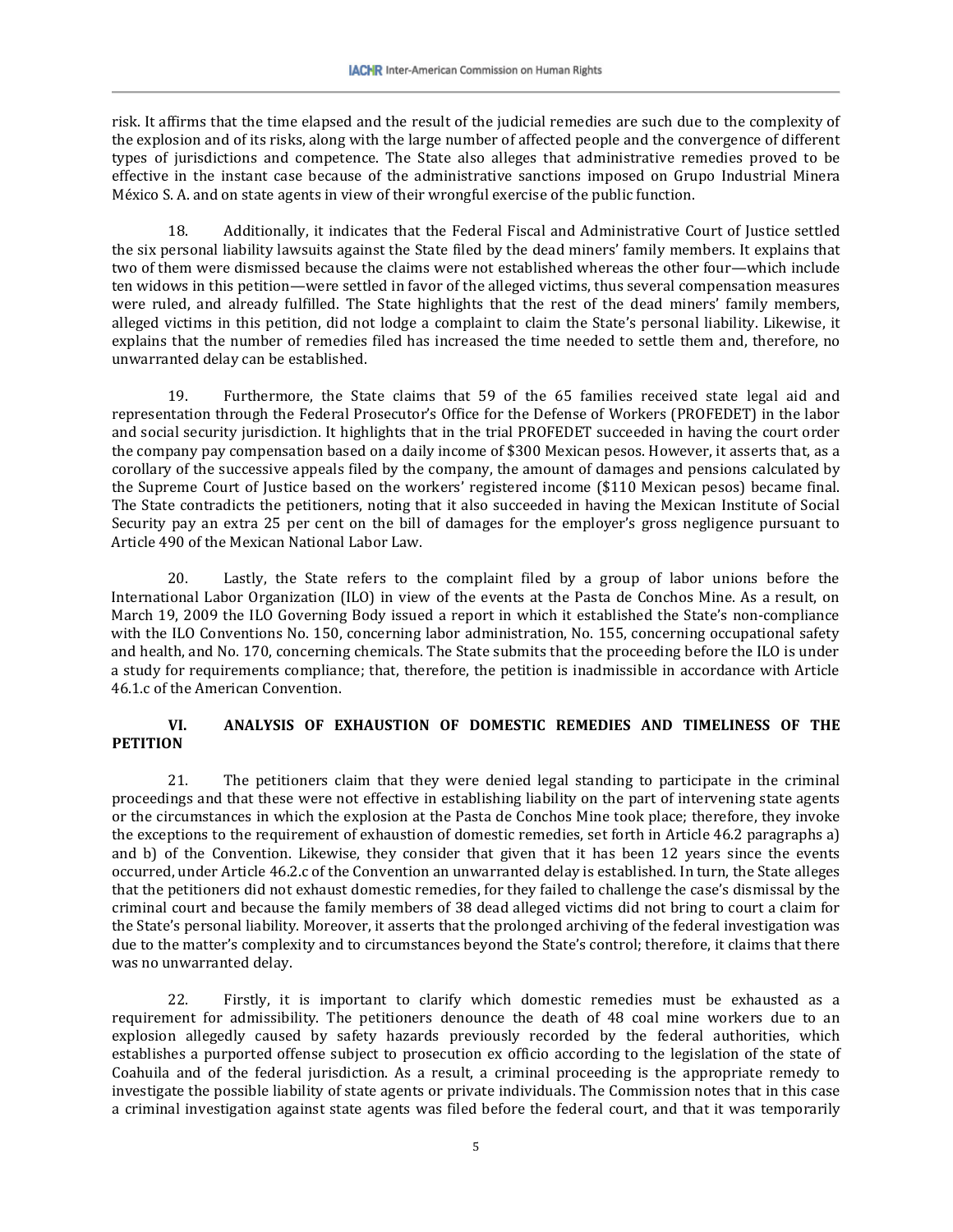archived in 2008 because the high-risk circumstances reported by the authorities impeded to continue with the procedures necessary to establish the causes of the blast. The petitioners contradict the State's claims as regards the impossibility to undertake procedures and claim that the families were unable to access any remedy to appeal against the archiving of the petition because they were not allowed to appear as nominal parties.

23. According to the available information, the federal investigation was resumed in 2012 and on August 31, 2015 the court ruled the offense of wrongful exercise of the public function barred by the statute of limitations, therefore the local court received jurisdiction. Based on the available information, no investigation was filed by said court. Therefore, after 12 years of the events, the causes of the explosion and the alleged liability on the part of state agents have not been established nor the miners' bodies been pulled. In view of this, the Commission decides to apply the exception to the exhaustion of domestic remedies, set forth in Article 46.2.c of the American Convention.

24. Moreover, in 2007 a proceeding was lodged before the ordinary criminal court in the state of Coahuila against five employees of the company for negligent homicide. After the judge issued an imprisonment order, the proceeding was dismissed in view of compensation payments made to the families, who, the petitioners say, accepted them pressed by their financial need. The State claims that two families who are not part of this petition lodged an amparo proceeding against the bill of damages and were given a larger sum in compensation. The petitioners, for their part, allege that the families were never allowed to appear as nominal parties to the proceeding. In this regard, the IACHR stresses that, since this an offense subject to prosecution ex officio, it is the State, not the family members, who must further the proceeding. Consequently, for the purpose of admissibility and based on the available information, the Commission resolves that, concerning the federal criminal investigation, the exception foreseen in Article 46.2.b of the Convention applies to this case.

25. As to the labor and administrative actions and punitive damages, given that the main object of the instant petition is the criminal investigation and punishment in a situation where the State is obliged to further the criminal proceeding, the Commission rules that it is not necessary to exhaust said remedies as a requirement to resort to the inter-American system.[6](#page-6-0)

26. With respect to the requirement of timeliness, the Commission notes that the petition was lodged on February 16, 2010, that the facts for which this petition was presented occurred on February 19, 2006 and that the alleged denial of justice persists to date. As a result, in view of the context and the characteristic of this case, the Commission believes that the petition was filed within a reasonable time and that the admissibility requirement of timeliness is met.

# **VII. ANALYSIS OF COLORABLE CLAIM**

27. In light of the elements of fact and law presented by the parties and the nature of the matter brought to its attention, the IACHR believes that, if proved, the State's alleged liability in the causes of the explosion at the Pasta de Conchos Mine in view of alleged irregularities in its duty of care, which allegedly killed the coal miners, as well as the alleged lack of due diligence in investigating the facts, pulling the bodies and issuing reparation measures for the families all could establish possible violations of the rights protected by Articles 4 (life), 5 (humane treatment), 8 (fair trial), 25 (judicial protection) and 26 (economic, social and cultural rights) of the American Convention, in accordance with its Articles 1.1 and 2.

28. As to the State's allegation about the alleged victims' failure to prove direct harm before the domestic courts, either as wronged parties or as dependent persons, the Commission notes that throughout the procedure the petitioners individualized 48 of the 75 workers killed in the blast at the Pasta de Conchos Mine as alleged victims and their family members. The Commission stresses that the status of alleged victim

<span id="page-6-0"></span> <sup>6</sup> IACHR, Report No. 105/13. Petition 541-00. Admissibility. Oscal Alfonso Morales Díaz and Family. Colombia. November 5, 2013, par. 40.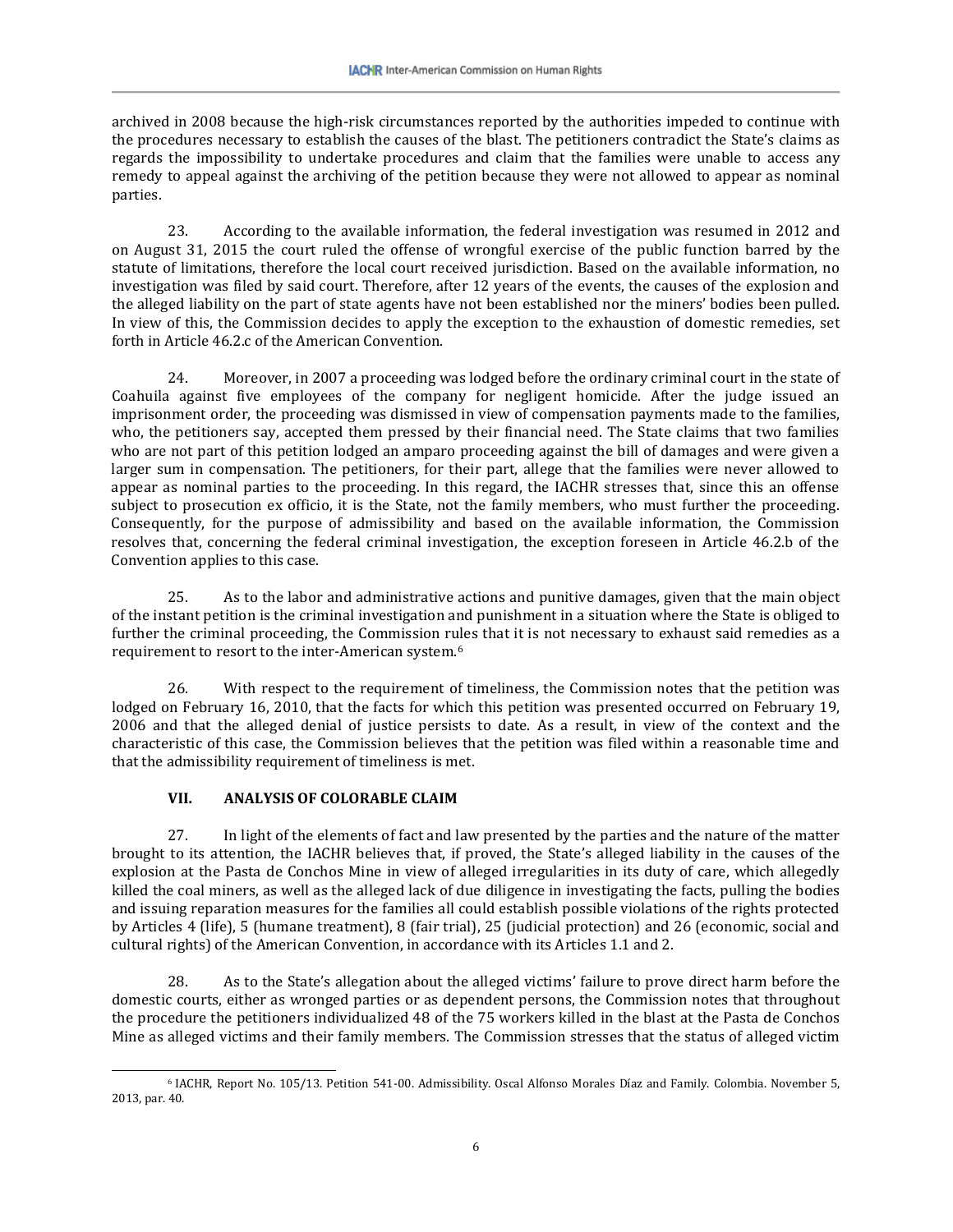before the inter-American system is established based on provisions of the American Convention and the Commission's Rules of Procedure in the merits stage at the IACHR, not before domestic courts.

29. With regard to the State's allegation about the settlement pending internationally in view of a lawsuit before the ILO, the Commission notes that there is no identity between the two complaints and also recalls that the possibilities of "international settlement," referred to in Article 46.1.c of the Convention, which offer the procedure before the Committee on [Fr](#page-7-0)eedom of Association, are not equivalent to those offered by the Inter-American Human Rights System.7 In view of this, the Commission believes that the exception invoked by the State does not apply to this case.

30. Finally, as to the State's claim about the establishment of a fourth-instance body, the Commission notes that by declaring this petition admissible it does not seek to replace the domestic authorities' competence. The Commission will analyze in the merits stage whether the domestic legal proceedings conformed to the rights of due process and judicial protection and ensured the alleged victims' right of access to justice under the terms of the American Convention.

#### **VIII. DECISION**

1. To declare the instant petition admissible in relation to Articles 4, 5, 8, 25 and 26 of the American Convention, in relation to its Articles 1.1 and 2;

2. To notify the parties of this decision; to continue with the analysis on the merits; and to publish this decision and include it in its Annual Report to the General Assembly of the Organization of American States.

Done and signed in the city of Bogotá, Colombia, on the 24<sup>th</sup> day of the month of February, 2018. (Signed): Margarette May Macaulay, President; Esmeralda E. Arosemena Bernal de Troitiño, First Vice President; Luis Ernesto Vargas Silva, Second Vice President; Francisco José Eguiguren Praeli, Antonia Urrejola, and Flávia Piovesan, Commissioners.

<span id="page-7-0"></span> <sup>7</sup> IAHCR. Report No. 41/16. Petition 142-04. Admissibility. José Tomás Tenorio Morales and Others ("Ervin Abarca Jiménez" Union for Higher Education Professionals of the National Engineering University). Nicaragua, par. 53.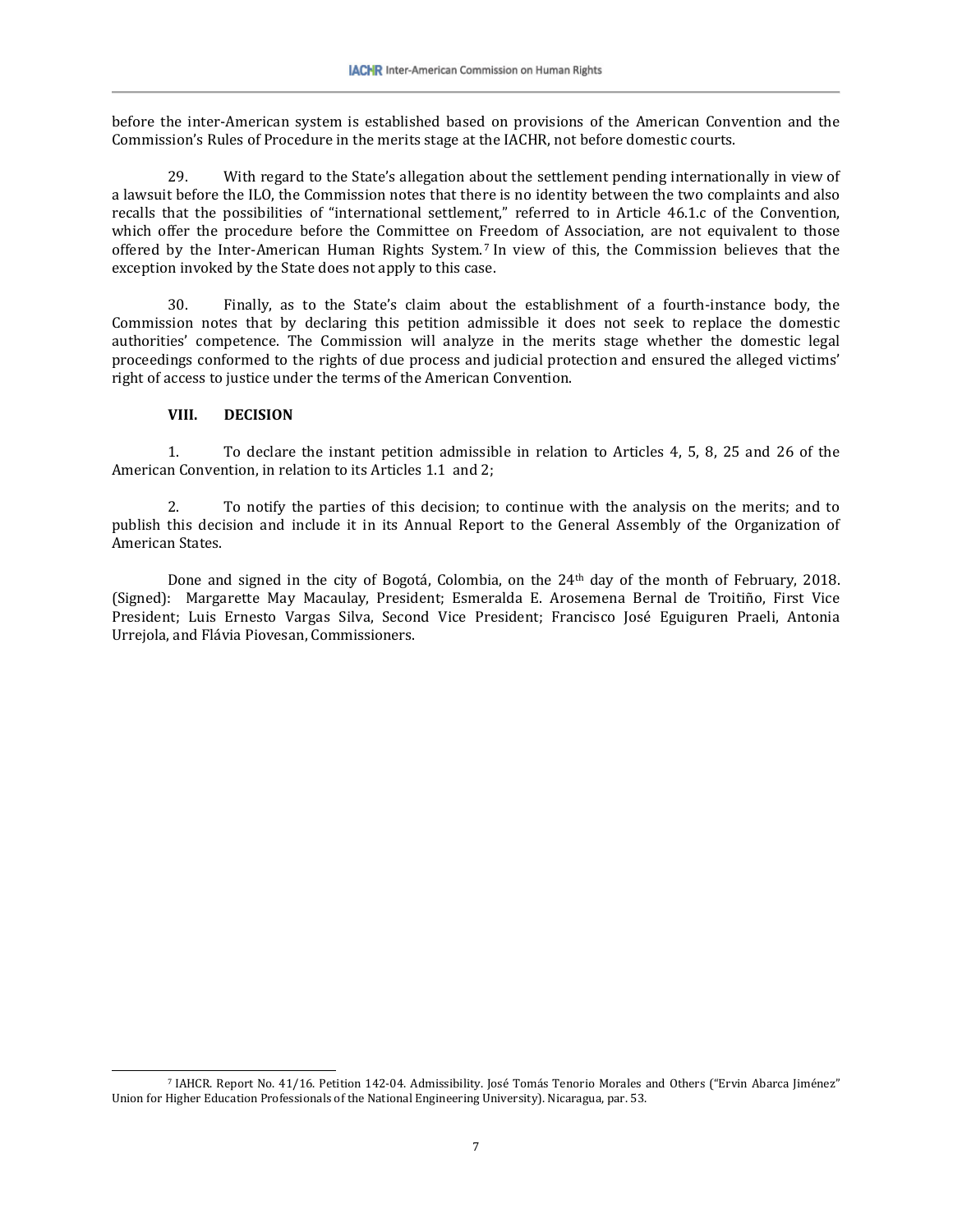#### **Annex List of alleged victims**

#### **Alleged victims listed in the initial petition:**

- 1) Guillermo Iglesias Ramos
- 2) José Armando Rodríguez Torres
- 3) Mario Alberto Ruiz Ramos
- 4) Jorge Bladimir Muñoz Delgado
- 5) Mauro Antonio Sánchez Rocha
- 6) Raúl Villasana Cantú
- 7) José Porfirio Cibrián Mendoza
- 8) Juan Antonio Cruz García
- 9) Margarito Cruz Ríos
- 10) Jesús Cortés (Cortez) Ibarra
- 11) José Isabel Minjares (Minjarez) Yañez
- 12) Julián Martínez Ojeda
- 13) Juan Antonio Cárdenas Limón
- 14) Juan Ramón Barrientos Gloria
- 15) Mario de Jesús Cordero Arévalo
- 16) Juan Arturo Salazar Olivera
- 17) Ricardo Hernández Rocha
- 18) Isidro Briseño Ríos
- 19) Amado Rosales Hernández
- 20) Juan Manuel Rosales Hernández
- 21) Ignacio Campos Rosales
- 22) Guillermo Ortiz Mora
- 23) José Alfredo Ordóñez Martínez
- 24) José Guadalupe García Mercado
- 25) José Manuel Peña Saucedo
- 26) José Alfredo Silva Contreras
- 27) Juan Pablo Soto Nieto
- 28) Eliud Valero Valero

# **Alleged victims added on November 1, 2012:**

- 1) Jesús Álvarez Flota
- 2) Juan Raúl Arteaga García
- 3) José Luis Calvillo Hernández
- 4) Ernesto de la Cruz Sánchez
- 5) José Ángel Guzmán Franco
- 6) Hugo Ramírez García
- 7) Felipe de Jesús Torres Reina
- 8) Jesús Viera Armendariz

# **Alleged victims added on May 20, 2014:**

- 1) Javier Pérez Aguilar
- 2) Lauro Olacio Zarazua